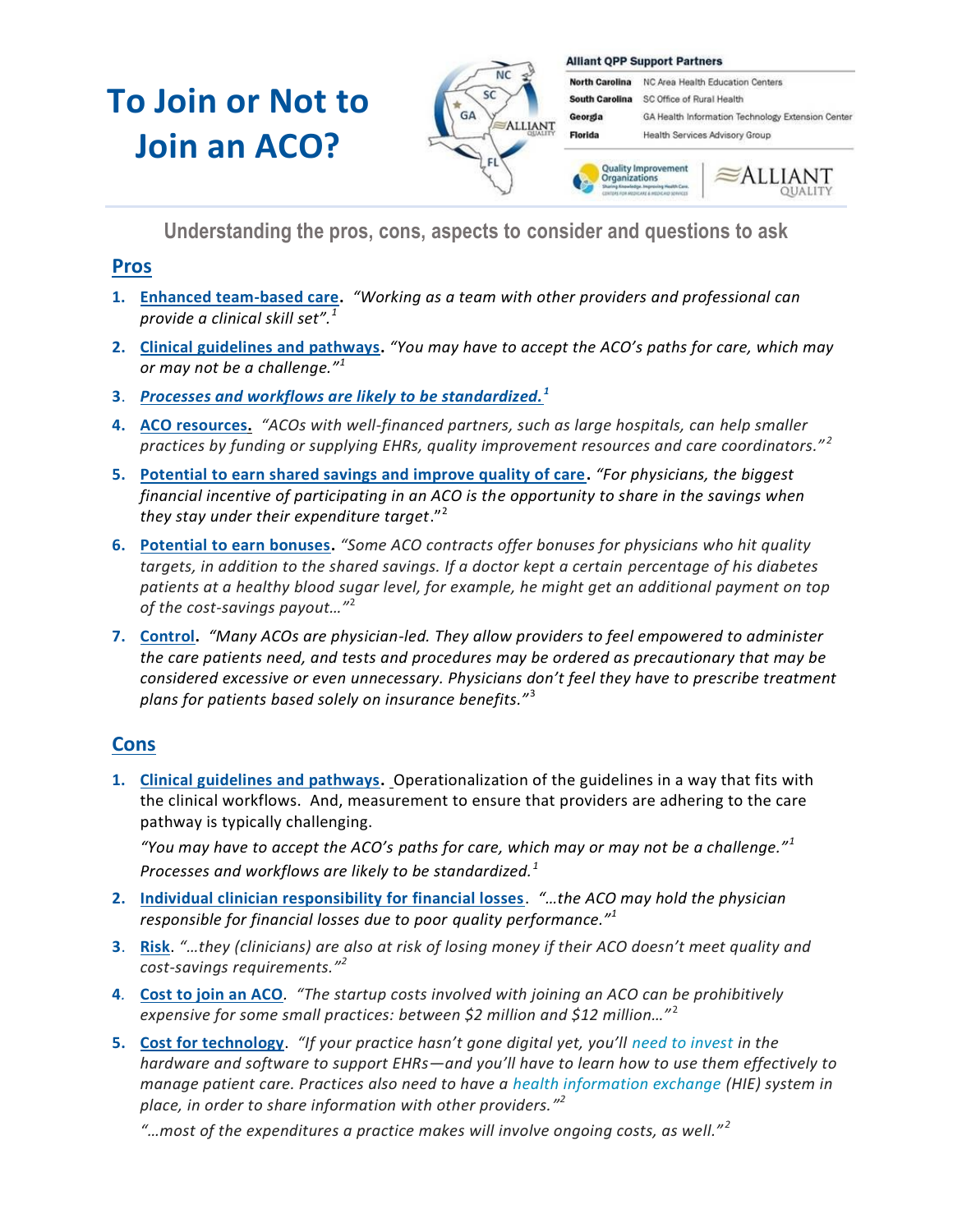- **6. Cost of forming a new ACO.** *"If you're looking to start an ACO by banding together with other small primary care practices, be aware that the costs for starting a new ACO are onerous: between [\\$11.6](http://www.aha.org/presscenter/pressrel/2011/110513-pr-aco.shtml)  [million and over \\$26 million.](http://www.aha.org/presscenter/pressrel/2011/110513-pr-aco.shtml) One of the biggest categories in this startup spending is healthcare IT. For small ACOs, the [initial IT investment](http://www.prweb.com/releases/2012/9/prweb9908320.htm) averages \$1 million; for larger ACOs, it's \$4 million. This IT spending covers everything from EHRs to e-prescribing and data center security. This is why many ACOs are formed by small practices joining with large hospitals that have deeper pockets."<sup>2</sup>*
- **7. The 'Law of Large Numbers'**. *"If a small practice with a small number of patients has one patient with a disastrous spate of pricey health care that can make it look like that practice is not managing risk, even if all the other patients are being kept out of the hospital." <sup>2</sup>*

*"…many smaller private practices often join together (or join with larger providers) in an ACO: so that their combined patient base will be large enough to dilute the effects of the occasional expensive outlier. The risk for any one practice is that it must rely on the other practices in the ACO to be equally skilled at keeping patients healthy, and must rely on the ACO's central management to know how to effectively implement information technology and care management."<sup>2</sup>*

- **8. The MIPS ACO scoring standard**. *"There are clear benefits of being an ACO in MIPS under the proposed MIPS APM Scoring Standard."<sup>4</sup>*
- **9. Unintended consequences depending on market share**. *"…however there is also some concern being raised toward potentially monopolistic practices. Since an ACO must cover 5,000 Medicare patients in order to receive its benefits, in some areas a specific ACO will be the only choice for a patient, and therefore could raise its prices considerably." <sup>8</sup>*

#### **Aspects to Consider**

**The legal structure.** *"The contractual relationship of an ACO may have different legal structure, (e.g., physical hospital association, independent practice association, or an independent practice contracting with an ACO) and may include employed as well as non-employed or independent physicians."<sup>1</sup>*

**The ACO's governance***. The ACO's governance drives decision making, such as allocating resources, patient attribution and risk-sharing. How will your voice be heard?*

**The fine print***. "…reading a contract's fine print is critical, since it spells out the degree of autonomy, method of sharing in financial incentives and rewards…carefully review the method of dispute resolution and if / how quality measures would be credited to your practice." <sup>1</sup>*

**Approach with healthy skepticism***. "…primary care practices should enter into any discussion about joining an ACO with a healthy degree of skepticism. The ACO isn't just aimed at saving money for individual practices—it's also trying to save money for insurance companies and large hospital systems. It's important, he says, to understand "the myriad contracting details that specify just how the risk transfer is allocated" to ensure that the arrangement will be beneficial to your practice." <sup>2</sup>*

**Clinician Champion***. "You need at least one physician at your practice who sees that the payment system is changing, and understands what these changes mean. "This person is really going to lead the way, engage and try to make the changes needed…"<sup>2</sup>*

**Learning from your peers***. While ACOs are still relatively new, there are now some around the country that have been established for two or three years. Join a [learning collaborative](https://www.accountablecarelc.org/) <https://www.accountablecarelc.org/> to learn from the experience of other practices and see what's worked best for them.*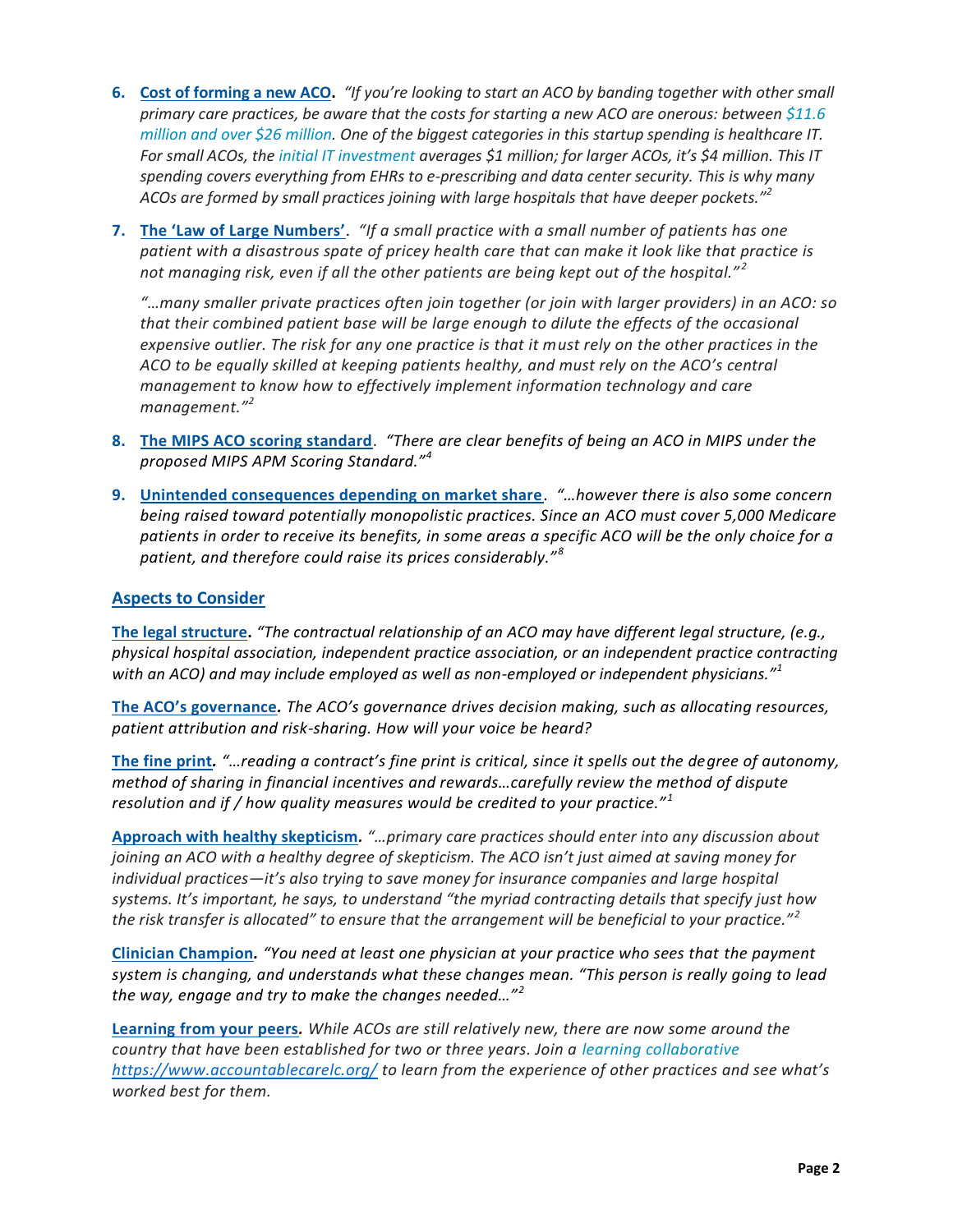#### **Questions to Ask**

- 1. What is the legal structure of the ACO?
- 2. May I have a copy of the contract to review?
- 3. What is the ACO's governance structure? How will my input will be considered in dec isionmaking?
- 4. Is there a list of contacts for ACO members that would be available to share their experience with me?
- 5. How will patients be attributed to clinicians?
- 6. What quality measures are clinicians responsible for impacting?
- 7. What resources are available from the ACO? For example, case managers, nurses, social workers and psychiatrists.
- 8. What technology is used and are clinicians provided with timely, actionable, relevant data?
- 9. How does your IT system support clinicians with data on quality, ED utilization, re-admissions and total medical expenditures to help the ACO to succeed?
- 10. Is it possible to keep our existing EHR, or is the expectation that practices that join the ACO migrate their data to a new EHR system? If practices need to migrate their data, what is the cost?
- 11. What are all costs that must be incurred in order to join the ACO?
- 12. Is there a focus on primary care with engaged specialists to achieve the overall goals of high quality and lower cost?
- 13. Is the ACO participating in MSSP as Basic or Enhanced model? If it is following the Basic track, at what level?
- 14. How do regional differences across state lines impact ACO cost and quality measures?
- 15. How did the ACO perform in the previous year(s)? If performance was less than ideal, what strategies are in place to improve performance?
- 16. What were the MIPS scores in the previous year(s)? If there has been more than one year of MIPS data, was there improvement?
- 17. How has the ACO performed based on data for 2014, 2015, 2016, etc.? (This data set will have ACO quality, patient satisfaction and financial performance elements.)
- 18. Is this an ACO that only intends to participate in CMS initiatives, or, is this a clinically integrated network (CIN) that intends to or is currently participating in multiple value based contracts (e.g. MSSP, Medicare Advantage, Commercial, Managed Medicaid, Direct to Employer)? If it is a CIN, how are providers chosen to participate in particular contracts?
- 19. What are the consequences of high or low quality performance? High or low cost/utilization performance?
- 20. Have any participants left the ACO voluntarily or been removed? Why?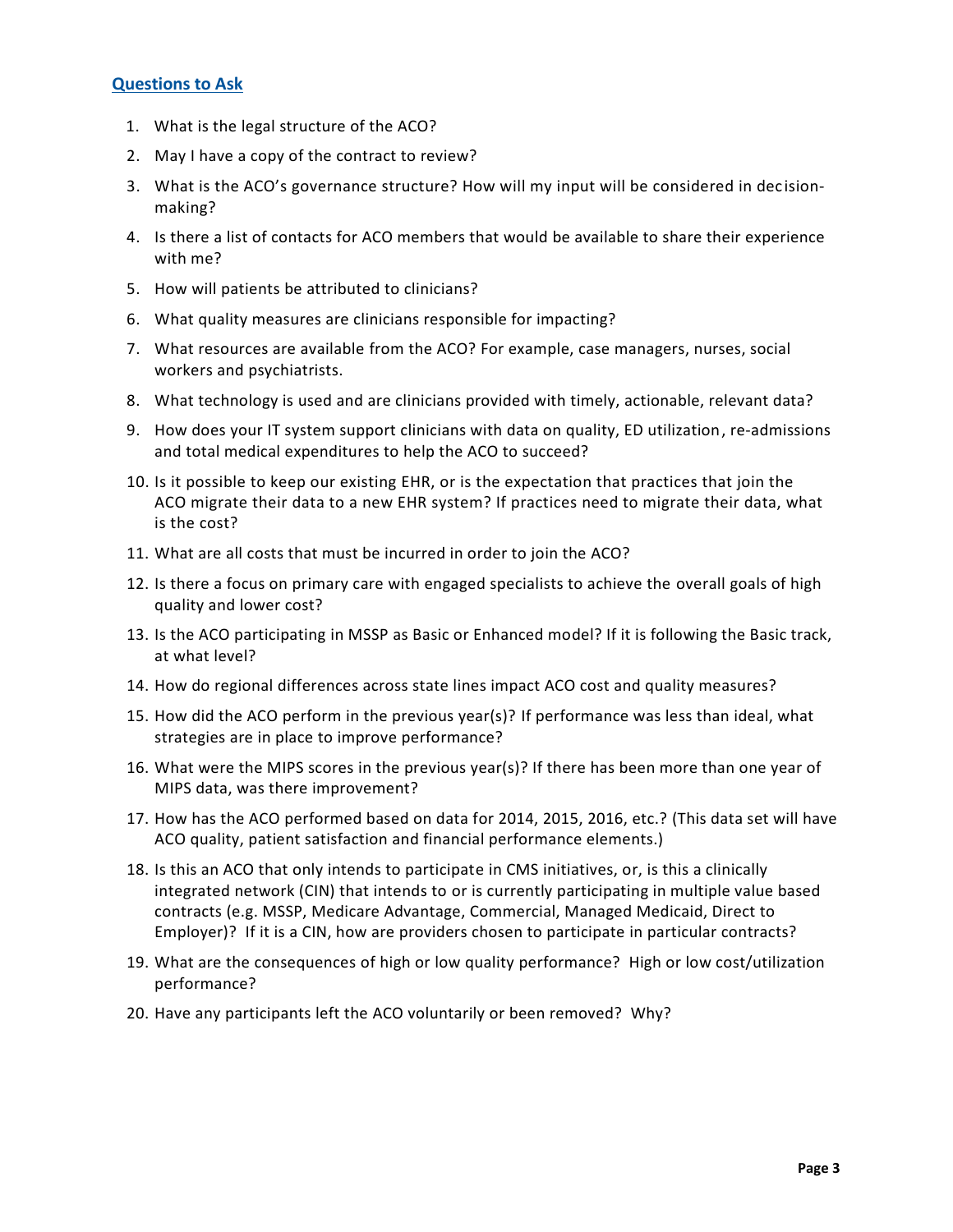#### **REFERENCES**

- 1. 8 Things to Know About Joining an ACO <http://www.physicianspractice.com/practice-models/8-things-know-about-joining-aco>
- 2. Should Your Primary Care Practice Join an ACO? <https://www.softwareadvice.com/resources/should-you-join-an-aco/>
- 3. 5 reasons you should consider joining an ACO <http://quanuminsights.questdiagnostics.com/5-reasons-consider-joining-aco/>
- 4. Talking to Practices about the Benefits of ACO Participation in a Post-MACRA World [https://naacos.memberclicks.net/how-to-discuss-the-benefits-of-aco-participation-in-a-post](https://naacos.memberclicks.net/how-to-discuss-the-benefits-of-aco-participation-in-a-post-macra-world)[macra-world](https://naacos.memberclicks.net/how-to-discuss-the-benefits-of-aco-participation-in-a-post-macra-world)
- 5. What Are the Benefits of Accountable Care Organizations? <https://healthpayerintelligence.com/features/benefits-of-accountable-care-organizations>
- 6. What to Know Before Joining an ACO <http://www.clinicalpracticetoday.com/what-to-know-before-joining-an-aco/>
- 7. Joining an ACO Key to Success Under MACRA, Report Finds [http://www.ajmc.com/focus-of-the-week/joining-an-aco-key-to-success-under-macra-report](http://www.ajmc.com/focus-of-the-week/joining-an-aco-key-to-success-under-macra-report-finds)[finds](http://www.ajmc.com/focus-of-the-week/joining-an-aco-key-to-success-under-macra-report-finds)
- 8. ACOs Pros, Cons & Challenges of Accountable Care <https://eligible.com/community/pros-cons-accountable-care-acos/>
- 9. Substantial ACO Reforms Could Be Forthcoming [https://www.healthcare-informatics.com/article/payment/exclusive-substantial-aco-reforms](https://www.healthcare-informatics.com/article/payment/exclusive-substantial-aco-reforms-could-be-forthcoming#.WvV133NGk8s.linkedin)[could-be-forthcoming#.WvV133NGk8s.linkedin](https://www.healthcare-informatics.com/article/payment/exclusive-substantial-aco-reforms-could-be-forthcoming#.WvV133NGk8s.linkedin)
- 10. Evolent Health CEO Williams on why the road to value-based care is slow <https://www.healthcaredive.com/news/evolent-health-frank-williams/525232/>